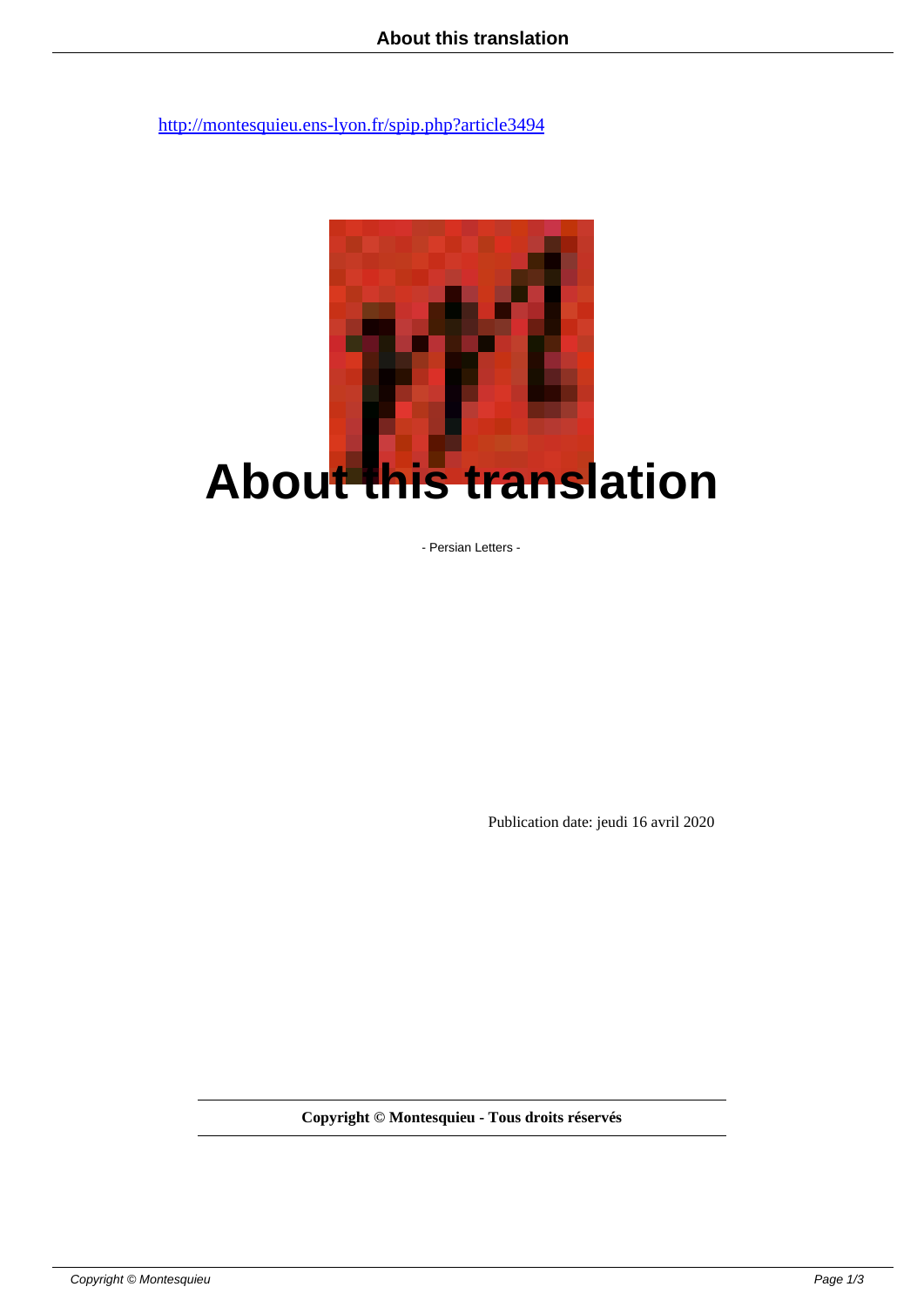## **A new translation by Philip Stewart, ©2020**

Obviously enough, this translation was undertaken because, despite their number, [1] all the previous ones seemed to me inaccurate or at least in some ways deficient. [2] Additionally, all but the first Ozell version and the Mauldon translations were based on the posthumous edition D of 1758, which could also today be considered a serious deficiency.

 Montesquieu, who was thirty-two when this book was published in 1721, never discusses it in his correspondence during the period - presumably 1716 to 1720 - when he was writing it. Though it caused quite a sensation, the work was unsigned, and most of his acquaintances did not know he was behind it.

Since Lettres persanes could not have passed French censure, the author had recourse to the usual solution, which was to arrange to have it published in Holland. The title page indicates Cologne : Pierre Marteau, but this too was a conventional cover (there was in fact no such printer), in this case for Jacques Desbordes (actually his widow, Susanne de Caux) in Amsterdam. This edition, formally referred to as edition A (see table below), which contains 150 letters, is the basis of the authoritative editions produced by the Société Montesquieu on which this translation in turn is based. [3]

 An enigmatic second edition called B, printed in the same place and labelled as "reviewed, corrected, diminished and augm[en](#nb3)ted by the author", appeared later in the same year. The order of the letters was somewhat modified but, more surprisingly, thirteen of the original letters had been suppressed and three new ones added, for a total of 140. We have little idea what role the author played in conceiving and executing this edition, though obviously he must have supplied the new letters. I don't think there has ever been a good argument for substituting B for A ; library holdings seem to suggest that A had much wider circulation, but there also were numerous other (pirated) editions.

 Over the years Montesquieu occasionally thought up new letters, as his notebooks show, some of which were published in various venues and some left forgotten. He also kept lists of changes to be made, to which he devoted some time in his last few years (that is, after the publication and controversy over The Spirit of Law, 1748-1750), basing all of them on edition A, which was becoming rare. An imprint which appeared in 1754 was nothing but a repeat of the text from A.

 Only after his death (in January 1755) were many of Montesquieu's changes and additions incorporated into a collected edition of his writings overseen by his son, Jean-Baptiste de Secondat. This posthumous edition, called D, incorporated both prescribed changes and eleven new letters (seven of which were previously unpublished) for a total of 161. It also added in the guise of introduction a piece entitled "Some Reflections on the Persian Letters". Every subsequent edition of the novel until 2004 followed this 1758 edition on the grounds - often considered decisive in literary publishing - that it was the final form willed by the author. There was also a "Supplement" printed in 1758 to make the additional letters as well as "Some Reflections" available to buyers who had purchased an earlier edition. [4]

 Though it would have occurred to no one to suppress Montesquieu's additions, there were nevertheless good reasons for rev[er](#nb4)ting to edition A as the most authentic. The principal one is that it was the original text that amused and scandalized Europe, that was commented upon, refuted, and quoted, for thirty-seven years. Another is that even when the new material was authentic, the final editorial decisions - and they involved hundreds of details - were not made by the author, [5] and many can be questioned. There was also a surfeit of punctuation incorporate in 1758 by